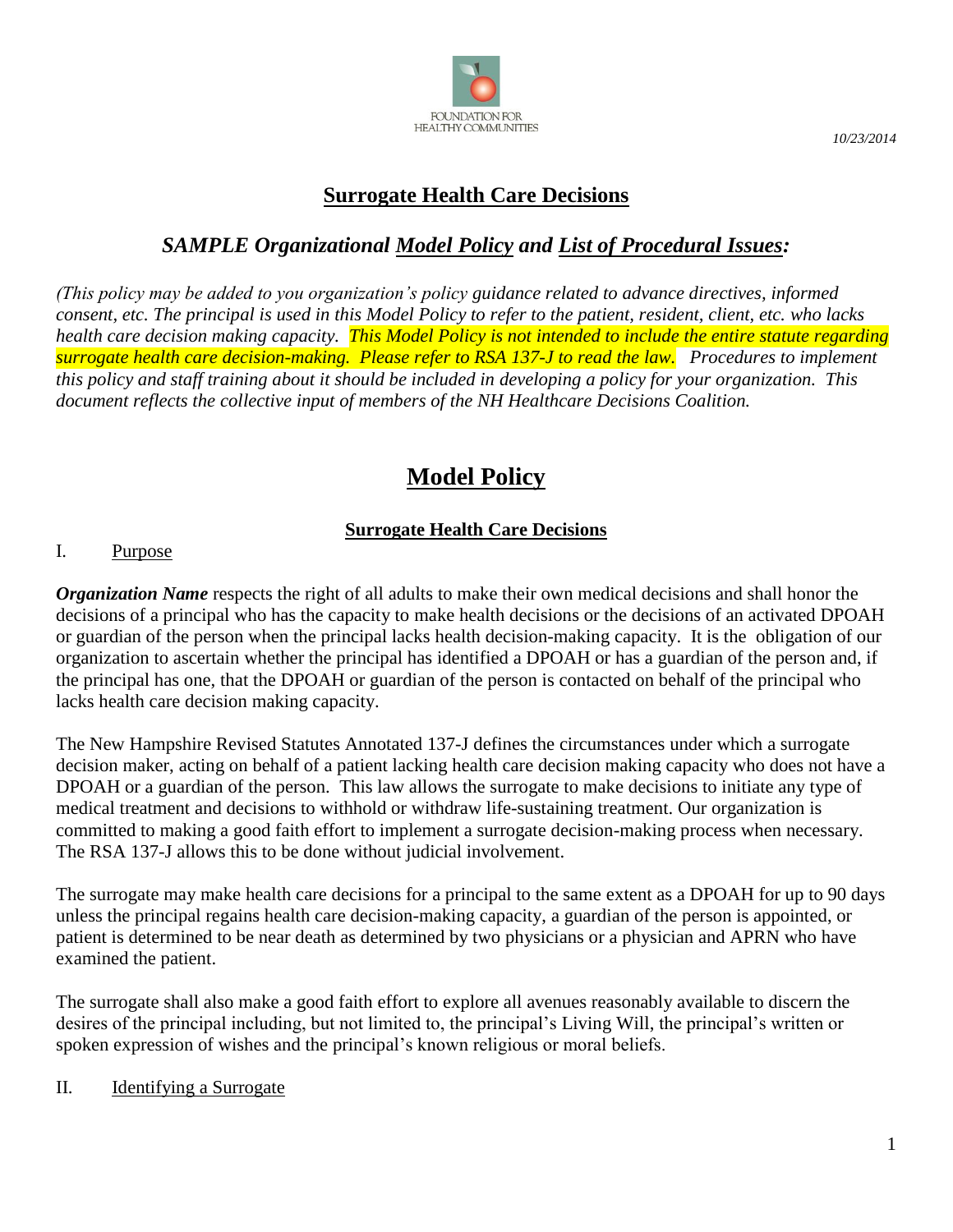This policy establishes a process to identify a surrogate health care decision-maker when a principal lacks health care decision making capacity and does not have a DPOAH or guardian of the person. The principal's physician or APRN may identify a surrogate following the order of priority established by RSA 137:J:35.

A surrogate decision-maker may be identified to make medical decisions on behalf of a patient in the following order of priority:

(a) The patient's spouse, or civil union partner or common law spouse unless there is a divorce proceeding, separation agreement, or restraining order limiting that person's relationship with the patient.

- (b) Any adult son or daughter of the patient.
- (c) Either parent of the patient.
- (d) Any adult brother or sister of the patient.
- (e) Any adult grandchild of the patient.
- (f) Any grandparent of the patient.
- (g) Any adult aunt, uncle, niece, or nephew of the patient.
- (h) A close friend of the patient.\*
- (i) The agent with financial power of attorney or a conservator appointed in accordance with RSA 464-A.
- (j) The guardian of the patient's estate.

\*"Close friend" means any person 21 years of age or older, pursuant to 137-J:35 who presents an affidavit to the physician or APRN stating that he or she is a close friend of the patient, is willing and able to become involved in the patient's health care, and has maintained such regular contact with the patient as to be familiar with the patient's activities, health, and religious and moral beliefs. The affidavit shall also state facts and circumstances that demonstrate such familiarity with the patient.

In the event an individual of a higher priority as an identified surrogate becomes available and is willing and able to be the surrogate, the individual with higher priority may be identified as the surrogate. In the event an individual in a higher, a lower, or the same priority level, or a health care provider seeks to challenge the priority or ability of the surrogate or the life sustaining treatment decisions of the recognized surrogate decisionmaker, the challenging party may initiate guardianship proceedings in accordance with RSA 464-A.

Current organizational policy regarding health care decision-making, in the absence of a DPOAH or guardian of the person, will take effect if a guardianship proceeding is initiated to establish guardian of the person, as the initiation of that process voids the identified surrogacy.

### III. Limitations

A surrogate shall not be identified over the express objection of the principal, and a surrogacy shall terminate if at any time a patient for whom a surrogate has been appointed expresses objection to the continuation of the surrogacy. The surrogate may only make health care decisions for a principal, to the same extent as a DPOAH, for up to 90 days unless the principal regains health care decision-making capacity, a guardian of the person is appointed, or the principal is determined to be near death as determined by two physicians or a physician and APRN who have examined the patient.

A surrogate does not have authority to:

(a) Consent to voluntary admission to any state institution;

(b) Consent to a voluntary sterilization; [or]

(c) Consent to withholding life-sustaining treatment from a pregnant principal, unless, to a reasonable degree of medical certainty, as certified on the principal's medical record by the attending physician or APRN and an obstetrician who has examined the principal, such treatment or procedures will not maintain the principal in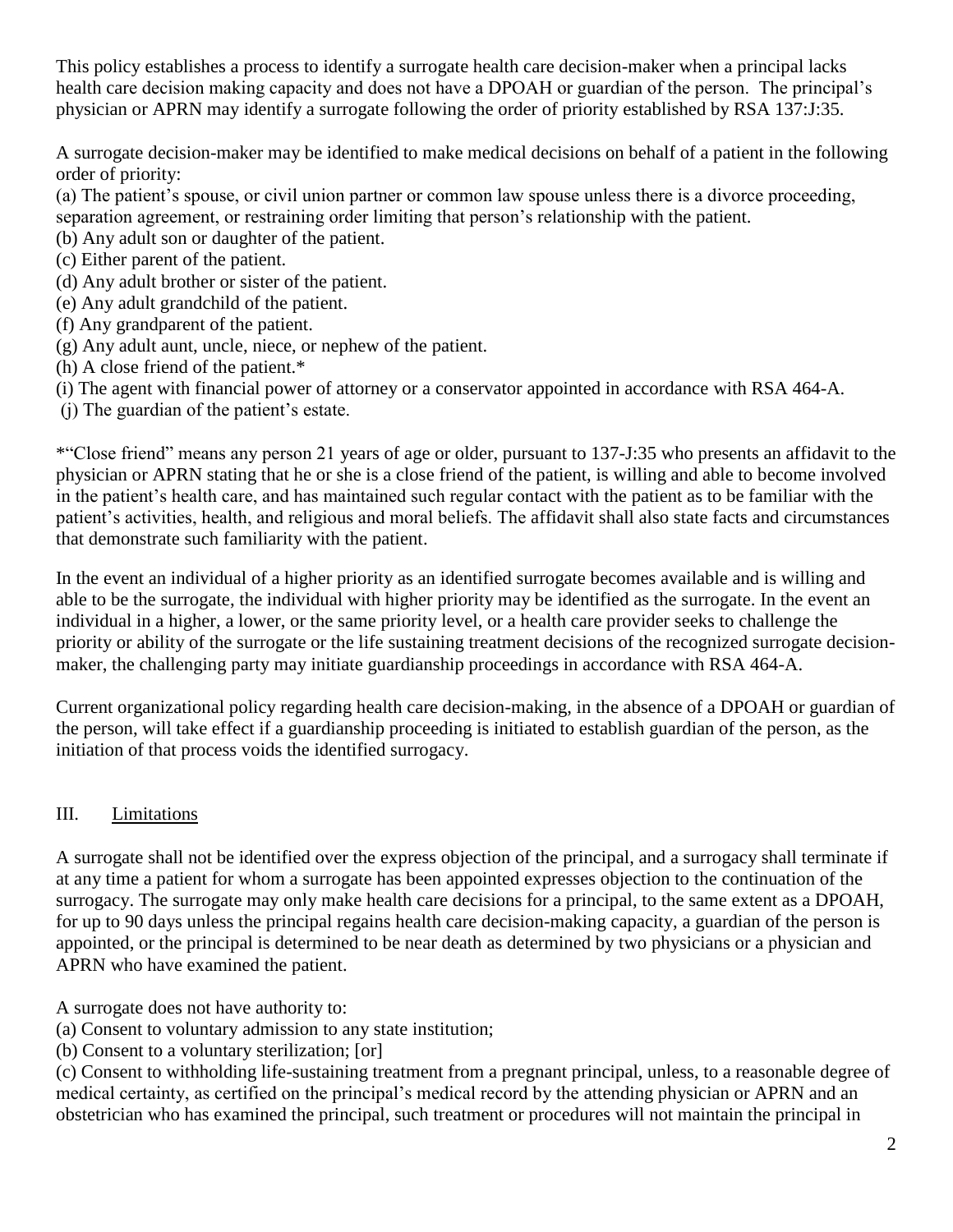such a way as to permit the continuing development and live birth of the fetus or will be physically harmful to the principal or prolong severe pain which cannot be alleviated by medication[.]*;* or (d) Consent to psychosurgery, electro-convulsive shock therapy, sterilization, or an experimental treatment of any kind.

### IV. Responsibilities

### A. Organization

It is the obligation of our organization to ascertain whether the principal has identified a DPOAH or has a guardian of the person and, if the principal has one, that the person is contacted on behalf of the principal who has been determined to lack health care decision making capacity.

There shall not be a recognized surrogate when a guardianship proceeding has been initiated and a decision is pending. The person initiating the petition for guardianship shall immediately provide written notice of the initiation of the guardianship proceeding to the health care facility where the principal is being treated. This process shall not preempt the care of the principal. Current policy regarding health care decision-making, in the absence of a DPOAH or guardian of the person, will take effect if a guardianship proceeding is initiated to establishment of guardian of the person.

### B. Physician or APRN

The physician or APRN has the authority to identify appropriate surrogate or surrogates from the list in section II in order of priority, considering whether the selected surrogate is able and willing to act. If there is more than one person in a category (e.g., several children or several siblings) all of them shall be identified as surrogates with equal standing. The surrogacy provisions of this chapter shall take effect when the surrogate decisionmaker name(s) are recorded in the medical record. The physician or APRN shall assure that initiation of a guardianship proceeding will not cause discontinuity in patient care.

### C. Multiple Surrogates

Where there are multiple surrogate decision-makers at the same priority level in the hierarchy, it shall be the responsibility of those surrogates to make reasonable efforts to reach a consensus as to their decision on behalf of the patient regarding any health care decision. If 2 or more surrogates who are in the same category and have equal priority indicate to the attending physician or APRN that they disagree about the health care decision at issue, a majority of the available persons in that category shall control, unless the minority or any other interested party initiates proceedings to initiate guardianship.

### V. Distribution

The organization is responsible for orientation of all staff to this policy. This policy shall be distributed organization-wide to all departments.

### VI. Filing Instructions

This policy shall be filed in the Patient's Rights section of the *Organization Name* Policy Manual and online. It supersedes any and all previous policies issued relative to this subject.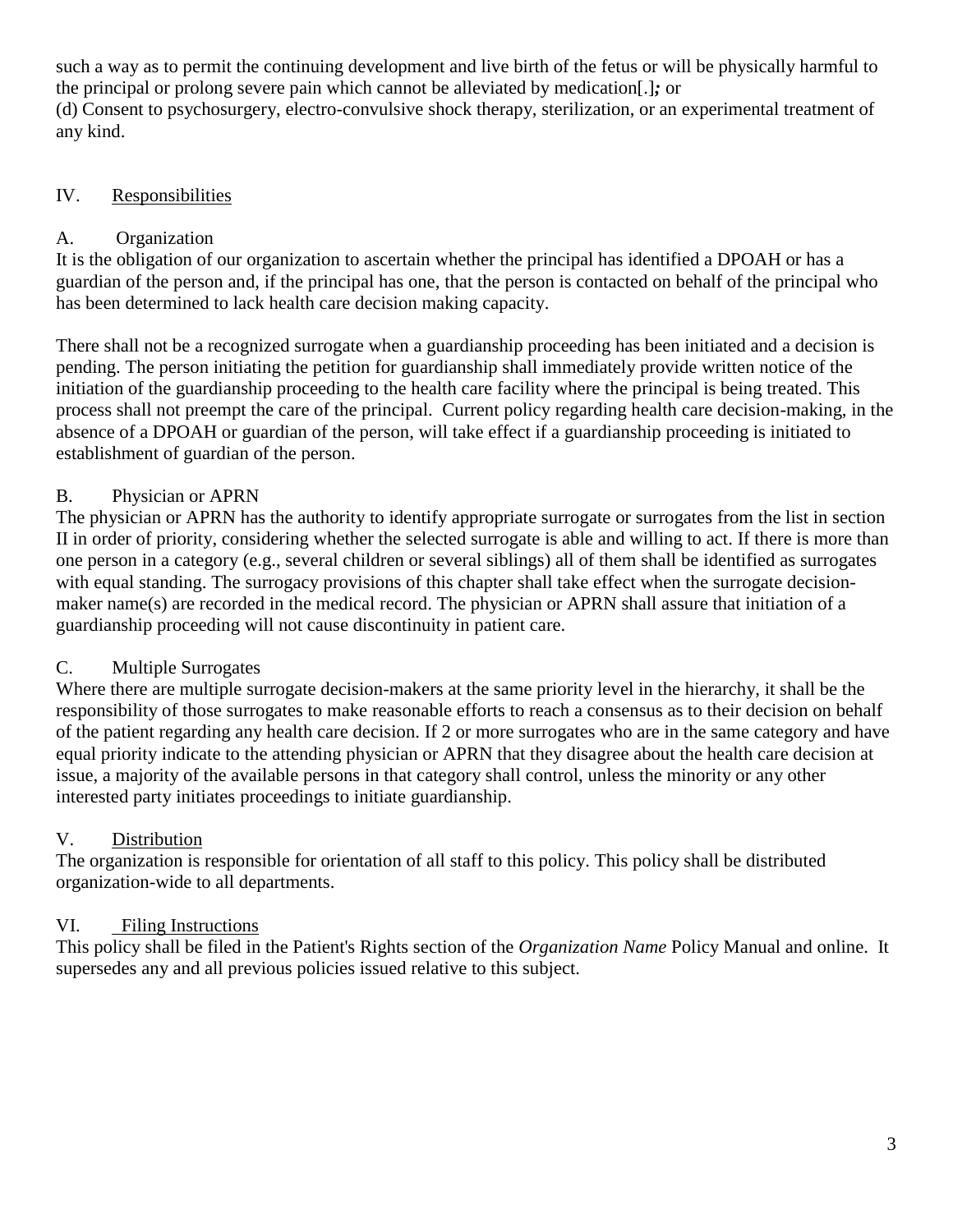# *Below is a List of Questions on Procedural Issues to Consider in Implementation of this Model Policy*

## **Surrogate Health Care Decisions**

*(WHO you may want to consult to discuss this list: medical staff, nursing staff, social workers, bioethics committee members, medical records and risk management staff. All the above staff will likely need to understand how these issues are addressed for the people who receive care at your facility.)*

### 1. **Who is responsible for determining that a principal does not have an advance directive or guardian of the person and procedures to initiate this new surrogacy process will be started?**

The person responsible for initiating the surrogacy process will vary by organization and facility.

2. **How will your organization address step-parents, step-siblings and half-siblings within the priority listing and if 2 or more surrogates who are in the same category and have equal priority indicate to the attending physician or APRN that they disagree about the health care decision at issue, a majority of the available persons in that category shall control, unless the minority or any other interested party initiates guardianship proceedings?**

The law does not include any reference to step-parents, step-siblings or half-siblings. Consider how you organization currently handles these relationships in legal matters.

### 3. **How will decision making authority between divorced parents who disagree on care choices be handled?**

The law does not include specific reference to divorced parents. Read the divorce decree (Parenting Plan) for parents of a minor child if this situation arises. Divorced parents of an adult are in the same category and have equal standing.

### 4. **What is the procedure for accepting a close friend to be the surrogate? What is an affidavit that is acceptable?**

Each organization will have to have a procedure for accepting a close friend as a surrogate. An affidavit is a sworn statement made before a notary or justice of the peace and that is signed by the friend and the witnessing authority.

### 5. **How do we define the end point of the 90 day period?**

It will clearly end if the person regains health decision making capacity or if the person dies. If the person regains health decision making capacity it strongly recommended that the person select a DPOAH to avoid the need for surrogacy in the future. Also, the legislative intent is for surrogacy to be a time period and not 90 days for a surrogate and then 90 more days for a different surrogate, etc.

Less clear... if a hospital establishes a surrogate decision maker for providing care during a hospital admission and the person is discharged then the surrogacy will end from the hospital's perspective but what happens if the person requires on-going out-patient medical care, primary care, home care, etc. How does the surrogate communicate their designation? What if the hospital medical record is not available to the other provider? Does another provider automatically accept the hospital's designation and/or what is another provider's process to determine surrogacy is still needed? Does the 90- days start again if the person goes back to the hospital for an admission in a couple weeks? What if the person is re-admitted the day after discharge?